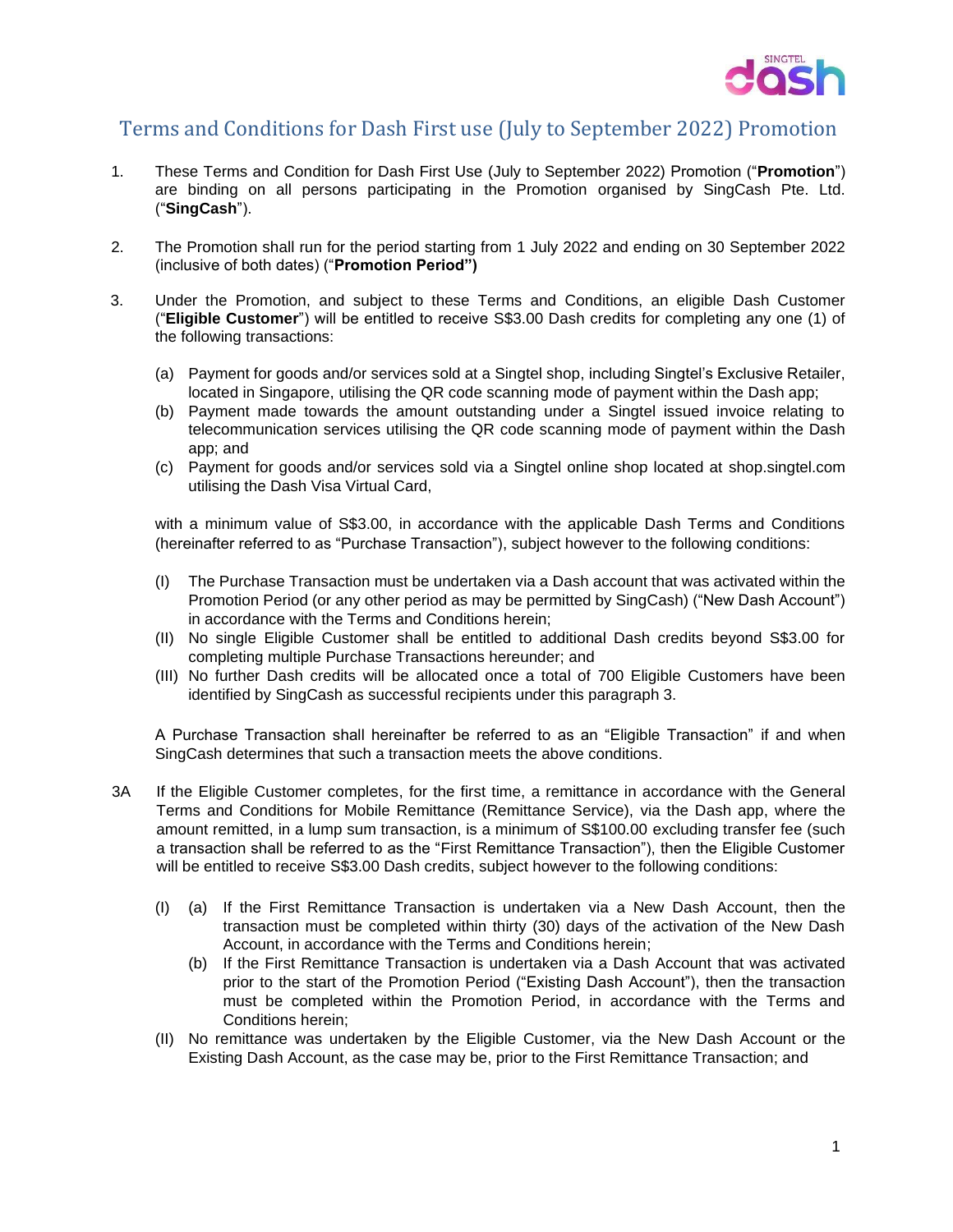

- (III) (a) No further Dash credits will be allocated once a total of 4,100 Eligible Customers (each of whom has undertaken the First Remittance Transaction via a New Dash Account) have been identified by SingCash as successful recipients under this paragraph 3A; and
	- (b) No further Dash credits will be allocated once a total of 2,400 Eligible Customers (each of whom has undertaken the First Remittance Transaction via an Existing Dash Account) have been identified by SingCash as successful recipients under this paragraph 3A.

A First Remittance Transaction shall hereinafter be referred to as an "Eligible Transaction" if and when SingCash determines that such a transaction meets the above conditions.

- 3B If the Eligible Customer completes a remittance (other than the First Remittance Transaction) in accordance with the General Terms and Conditions for Mobile Remittance (Remittance Service), via the Dash app, where the amount remitted, in a lump sum transaction, is a minimum of S\$100.00 excluding transfer fee (such a transaction shall be referred to as the "Second Remittance Transaction"), then the Eligible Customer will be entitled to receive S\$7.00 Dash credits, subject however to the following conditions:
	- (I) The Second Remittance Transaction must be undertaken via a New Dash Account (or an Existing Dash Account) and completed within the Promotion Period, in accordance with the Terms and Conditions herein;
	- (II) The Eligible Customer must have undertaken and completed the First Remittance Transaction prior to the Second Remittance Transaction;
	- (III) No single Eligible Customer shall be entitled to additional Dash credits beyond S\$7.00 for completing multiple Second Remittance Transactions hereunder;
	- (IV) (a) No further Dash credits will be allocated once a total of 1,200 Eligible Customers (each of whom has undertaken the Second Remittance Transaction via a New Dash Account) have been identified by SingCash as successful recipients under this paragraph 3B; and
		- (b) No further Dash credits will be allocated once a total of 1,000 Eligible Customers (each of whom has undertaken the Second Remittance Transaction via an Existing Dash Account) have been identified by SingCash as successful recipients under this paragraph 3B.

A Second Remittance Transaction shall hereinafter be referred to as an "Eligible Transaction" if and when SingCash determines that such a transaction meets the above conditions.

- 4. If the eligibility criteria and all other conditions herein are met, SingCash will endeavour to credit the relevant Dash credits to the Eligible Customer's Dash Account on a day (such day referred to as the "**Dash Credits Credit Date**") falling (a) within thirty (30) business days from the last day of the period within which the Eligible Transaction must be completed, or (b) within fourteen (14) business days from the date on which the Eligible Transaction was successfully completed, whichever shall occur later. The Dash credits are not exchangeable for any other item.
- 4A Notwithstanding any provision in these Terms and Conditions:
	- (a) SingCash shall not be required to credit any Dash Credits to the Eligible Customer's Dash Account (or to pay the Eligible Customer any amount in any other form or manner) in connection with these Terms and Conditions, if:
		- (i) at any time SingCash, at its sole discretion, suspects any fraud, collusion or other unlawful or illegal activity in relation to, and/or misuse of, the Eligible Customer's Dash Account (whether by you or any other person, with or without your knowledge);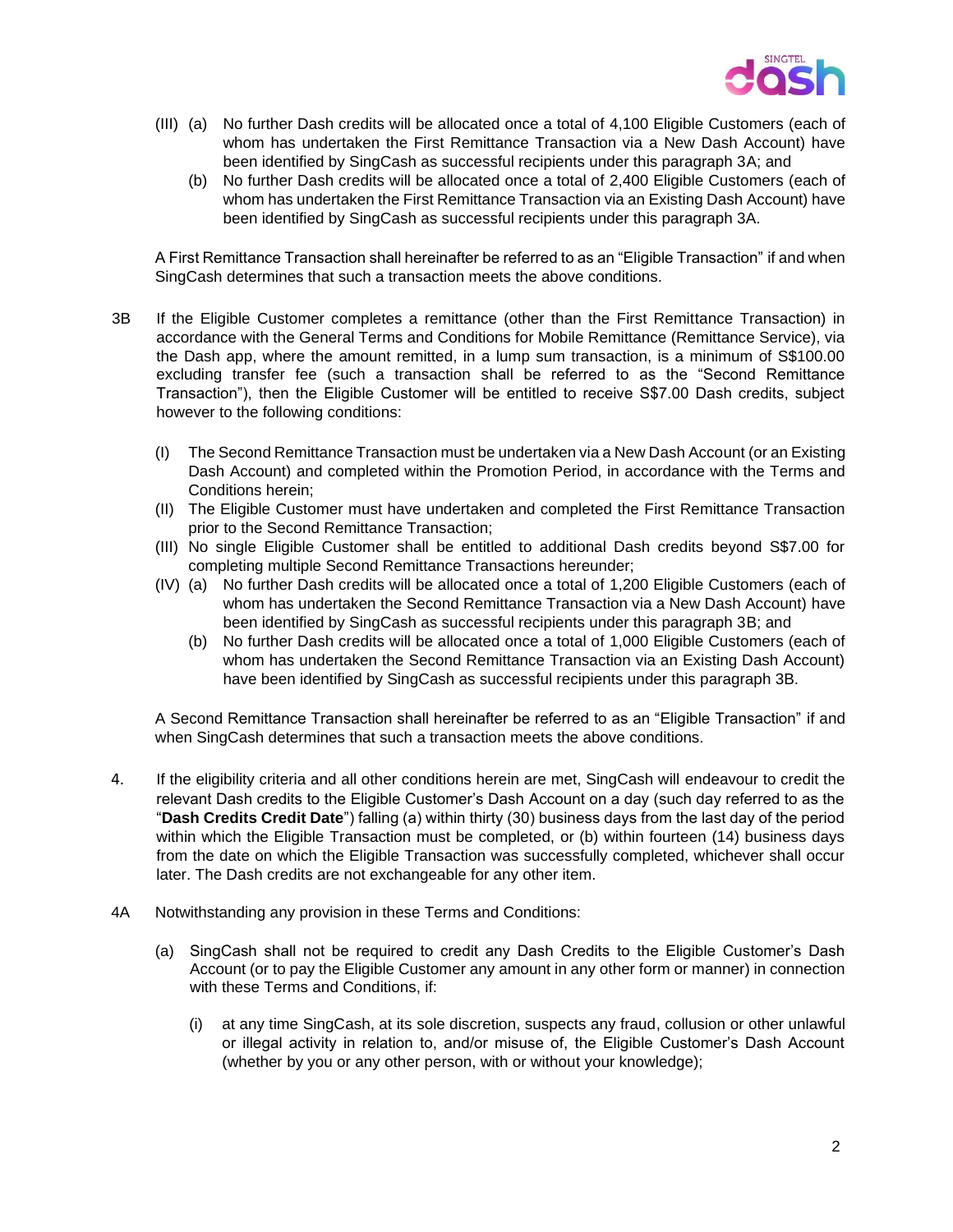

- (ii) if the Eligible Customer's Dash Account is for any reason terminated and/or suspended at any time prior to the Dash Credits Credit Date ("**Relevant Period**");
- (iii) the phone number which is registered in respect of your Dash Account is for any reason changed (whether by you or any other person, with or without your knowledge) during the Relevant Period;
- (iv) the Promotion is terminated at the discretion of SingCash at any time during the Relevant Period;
- (v) at any time, SingCash reasonably believes that the Eligible Customer is involved in manipulating, rigging, abusing, cheating the underlying SingCash system (or a third party system) or is otherwise engaged in any activity calculated to game such system or gain an unfair advantage;
- (vi) there is a cancellation, or reversal of the successful Eligible Transaction, or where the Eligible Transaction is declared or deemed void or a refund is made to the Eligible Customer for any reason whatsoever; or
- (vii) crediting such Dash Credits will result in the balance in Eligible Customer's Dash Account exceeding the permissible limit.
- (b) SingCash shall be entitled, at its sole discretion and without prior notice to the Eligible Customer, to remove from the Eligible Customer's Dash Account, the Dash credits which have been credited in connection with these Terms and Conditions (or any part thereof), if:
	- (i) Such Dash credits were wrongly granted to the Eligible Customer for any reason whatsoever;
	- (ii) any of the events described in paragraphs  $4A(a)(i)$ ,  $4A(a)(ii)$ ,  $4A(a)(v)$ ,  $4A(a)(vi)$  or  $4A(a)(vii)$ shall occur.
- 5. SingCash reserves the right, at its sole discretion and without prior notice to the Eligible Customer, to add, delete or change these Terms and Conditions at any time. Without prejudice to the foregoing, SingCash has sole and absolute discretion to determine a participant's eligibility to receive the Dash credits or any part thereof.
- 6. SingCash's decisions on all matters relating to or in connection with the Promotion, Dash credits, and these Terms and Conditions shall be final, including SingCash's determination as to whether a transaction qualifies as an Eligible Transaction. No appeal, correspondence or claims will be entertained. SingCash shall not in any event be liable in any way to the Eligible Customer or any other person for any direct or indirect loss, liability, damages or expense whatsoever, howsoever arising, in connection with the Promotion and/or these Terms and Conditions (including, but not limited to, that arising from or in connection with any failure or delay by SingCash to credit the Dash credits, or any part thereof, to the Eligible Customer).
- 7. Unless otherwise stated or determined by SingCash, this Promotion is not valid with other offers, discounts, rebates, vouchers, privileges or promotions.